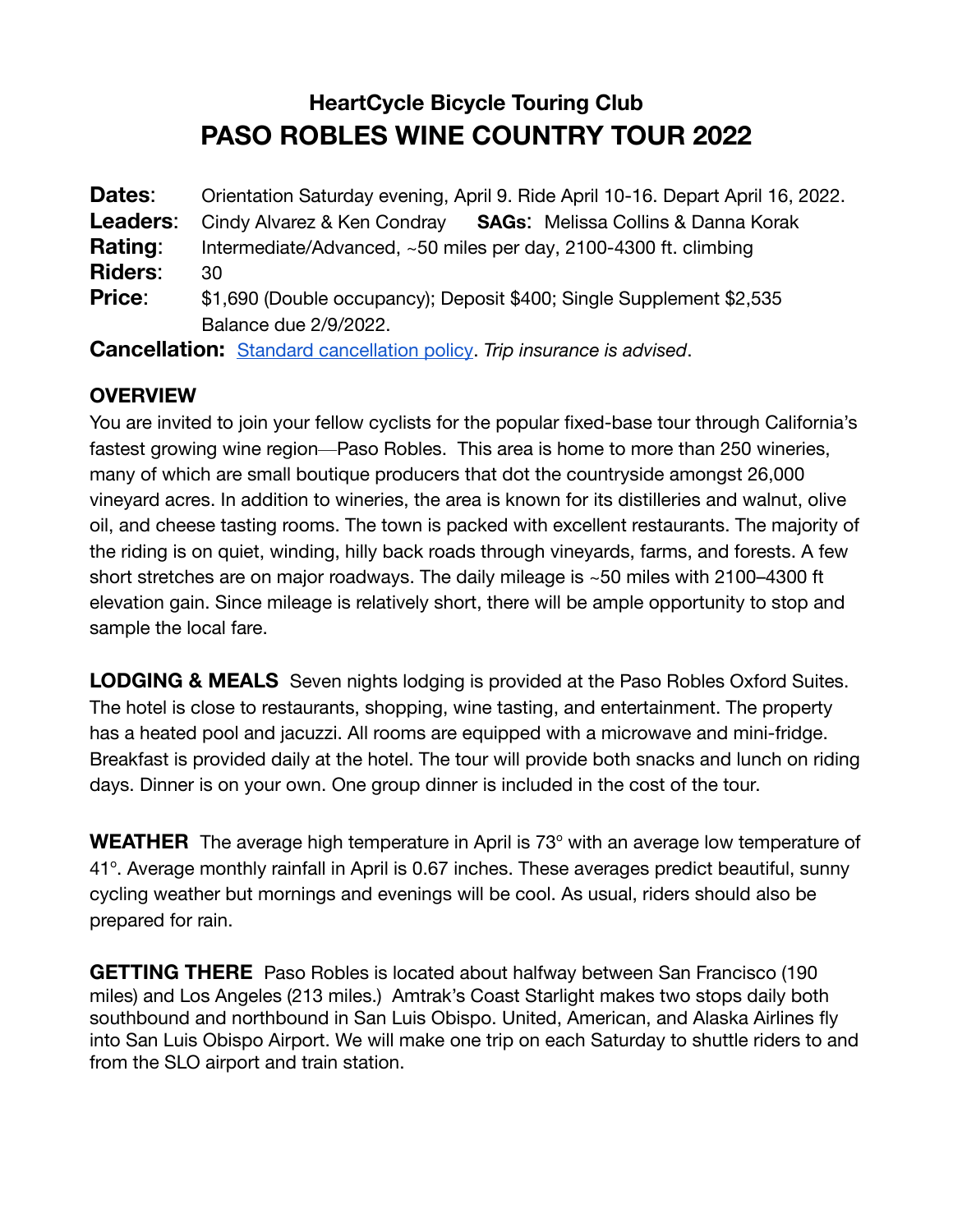## **ITINERARY**

Mileages and climbing are approximate. The order of the rides is subject to change.

## **Day 1: Tobin James Winery Loop, 50 miles, 2500 feet**

Today, we head south out of Paso Robles on quiet roads past many of the most popular wineries in the region—Cass, Hansen, Sarzotti, Pomar Junction, and Bubank. Our lunch stop is at Tobin James Winery. The wine shop is worth a quick visit. Any wine purchases can be transported back to the hotel on the SAG vehicle. The return trip to Paso Robles is through vineyards on some of the quietest roads in the region. [www.tobinjames.com](http://www.tobinjames.com)

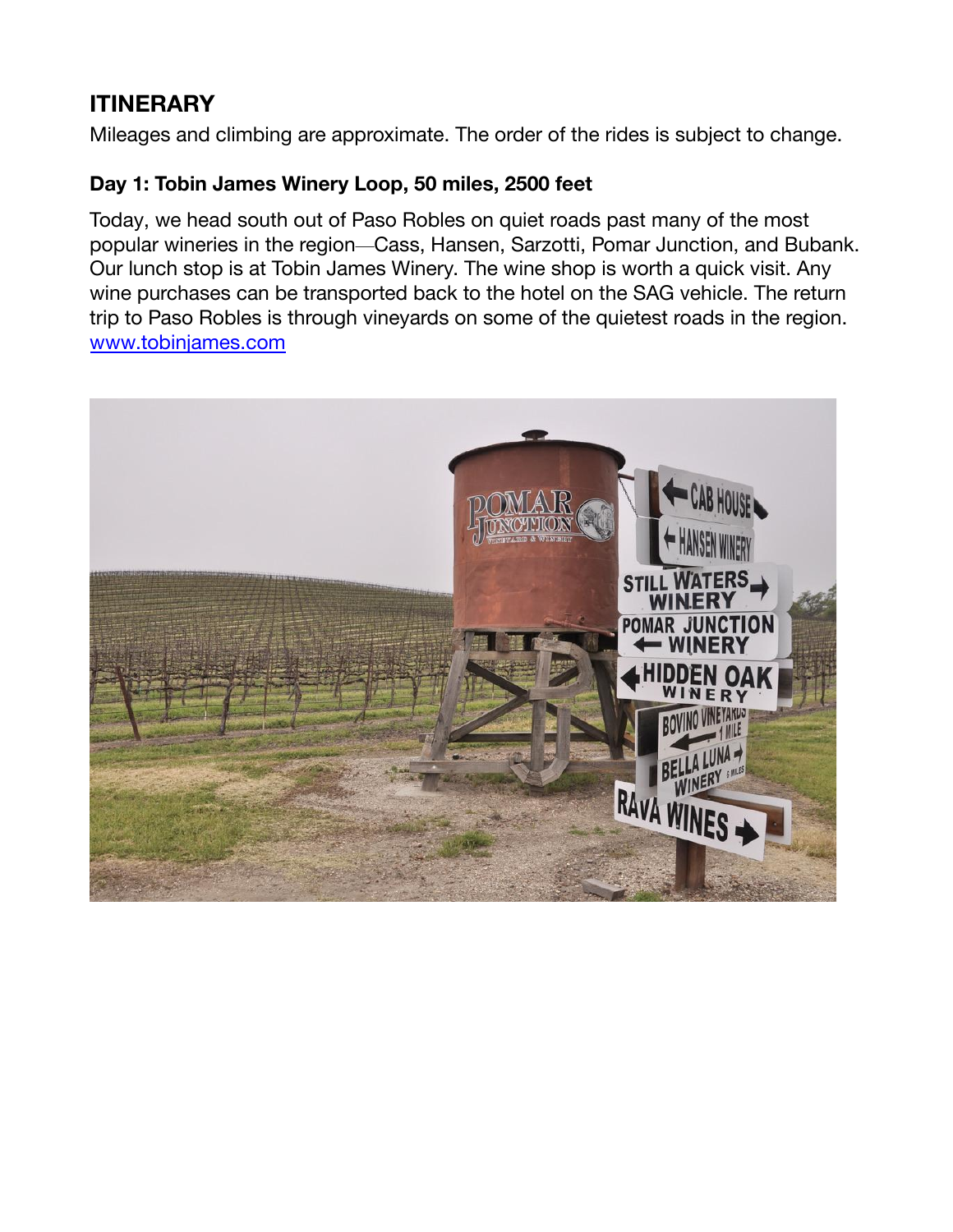## **Day 2: San Andreas Fault/Parkfield, 67 miles, 3800 feet**

The Parkfield ride has two options. First option is the long route starting in Paso Robles. Second option is a remote start, which would be 42 miles with 3100 feet. Parkfield is known as the "Earthquake Capital of the World," because the town sits astride the San Andreas Fault and is one of the most heavily studied earthquake areas in the world. The route travels through



forests and farmland north of Paso Robles. The road has virtually no cars with mile after mile of uninterrupted cycling. If we are lucky, we will be able to enjoy an authentic rancher's BBQ lunch at the Parkfield Cafe.

#### **Day 3: Cowboy Loop, 44 miles, 3000 feet**

Today's ride is a remote start. We will drive about 20 miles south to the quaint town of Santa Maria. HC will transport bikes and people for those who do not have a car. The lunch stop at the Vintage Cowboy Winery sets the tone for the day. The sag vehicle will transport any wine purchases back to the hotel for you. If you cherish pedaling long, uninterrupted miles on quiet back roads, through beautiful forests, with next to no cars, you will love today!

#### **Day 4: Wednesday – Day Off**

Things to visit in Paso Robles:

Drive to the coast – Cambria, Morrow Bay, Hearst Castle, Elephant Seals, and more; Paso Robles City Park with its Carnegie Library, completed in 1908; Estrella Warbird Air Museum (4251 Dry Creek Rd); Paso Robles Pioneer Museum (2010 Riverside); Studios on the Park (1130 Pine St)—over 20 artists and craftspeople display and sell an eclectic variety of art for almost every taste; Paso Robles Walking Food and Wine Tour <https://www.zerve.com/CCFoodTours/Paso>; wineries, wineries, and more wineries!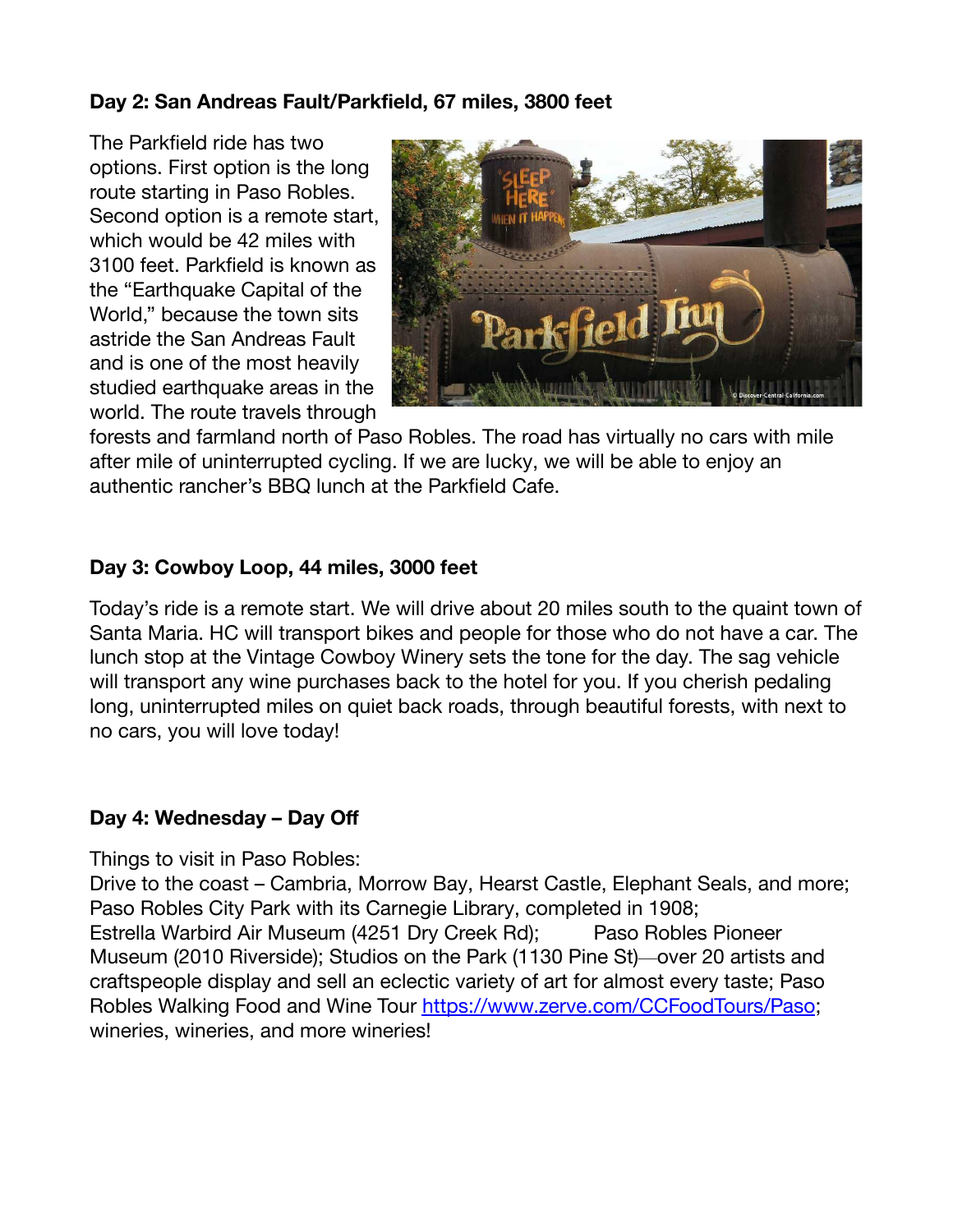## **Day 5: Adelaida & Peachy Canyon, 48 miles, 4300 feet**

Today's ride is highlighted by beautiful rolling hills on quiet back roads lined by ancient oaks. Since the roads are so quiet, wildlife sightings are expected. Watch out for tiny mule deer and wild turkeys! Our lunch stop is at a Pasolivo Olive Oil Company with an opportunity for olive oil tasting. On the return to Paso Robles, we will follow roads used in the Tour of California and find out how much fun they had! For those who want a shorter ride, there is an option to bypass one 13-mile loop.



#### **Day 6: Sculpterra Loop, 51 miles, 2600 feet**

The day starts on quiet, winding roads through countless vineyards. The first stop will be in the town of Santa Margarita to refuel before continuing through winding, hilly forested roads then past pristine horse ranches to Creston for lunch. The afternoon ride will pass Sculpterra Winery, where we



will stroll through their larger-than-life granite and bronze sculptures.